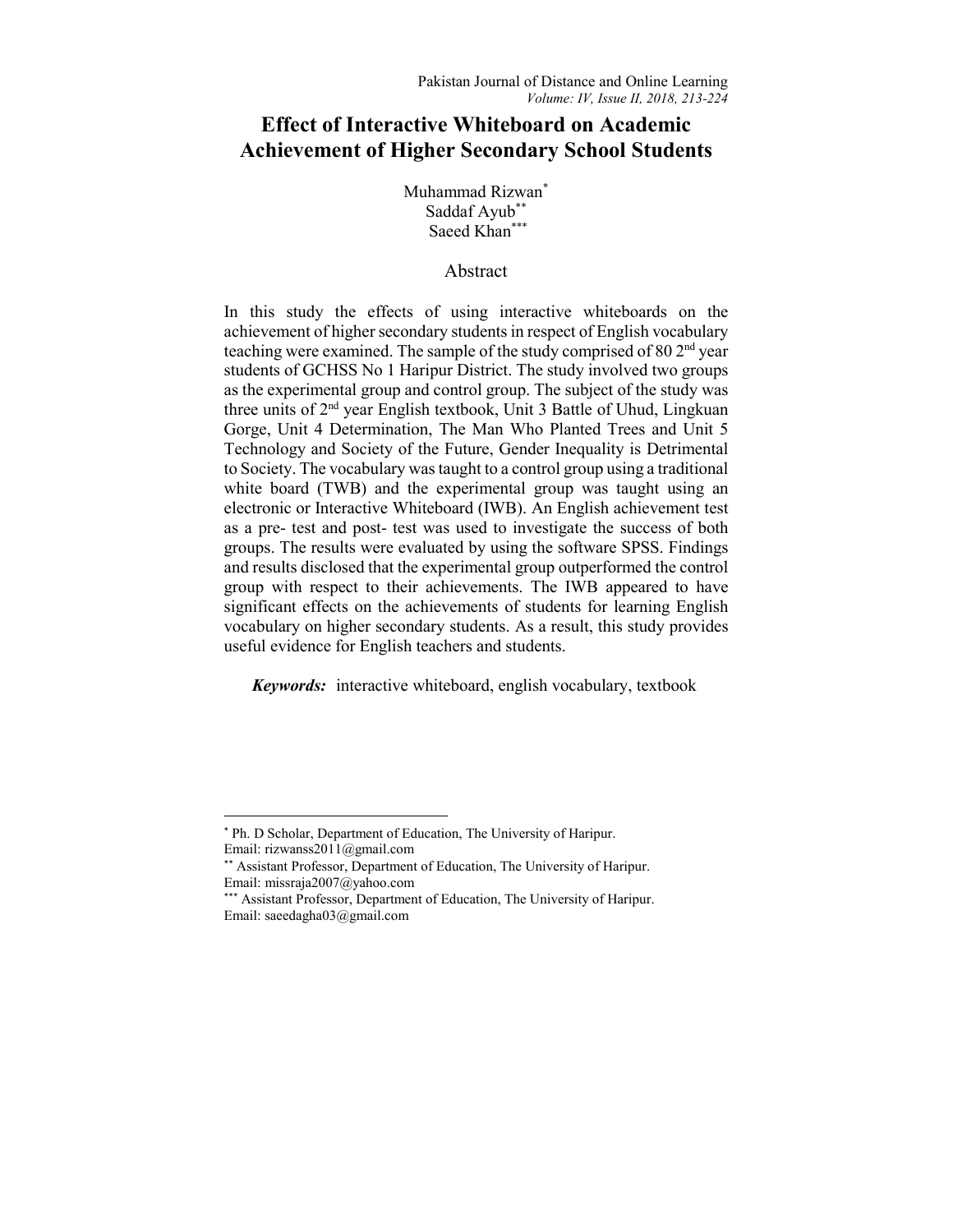#### **Introduction**

Language teaching and learning was considered possible and promising through the mastery of vocabulary. Giltner (2012) stated that teaching / learning vocabulary is a vast and never-ending subject. It needs to be taken seriously as it is one of the factors affecting the phenomenon of language change.

Schmitt (2000) stated that English adds to its vocabulary due to this interest of the linguists and researchers in vocabulary teaching / learning. Vocabulary learning is generally related to the understanding of a word by another person but when analysed deeply it actually consolidates numerous activities and tasks. Vocabulary acquires a valuable place in learning the English language as its mastery enables the learners to proceed smoothly towards the development of language skills; after they have adopted a word, they can use it in their communication. Besides, learning vocabulary is a multi-facet type of learning where the learners are able to perceive the meaning of a word, to acquire a word and later to use it independently exhibiting their productive skills. Learning vocabulary involves a learner in the process of understanding, retaining and using a word in sentence. Barcroft (2015) stated that there are three important things that a learner must acquire for adopting vocabulary: the form of the word, its meaning and its etymology tracing back the use of the word in the English language.

Nation (2001) explained that the learners can easily extend their command over the English words by thinking, relating and analysing their meaning. We can understand the meaning of a word through its context; it can be done by matching it with its synonyms or by looking into a dictionary and learning the meaning by heart. Lessard-Clouston (2013) commented that it is true that, the more we put our efforts into developing our familiarity with a new word, the quicker we are able to inculcate it. We should use it in our spoken and writing so that we can retain it. This is what even a native strives for when adopting new words.

Noor and Aamir (2011) stated that 73% students use a dictionary to look up a meaning for a word, while 23% of them rely on the contextual meaning and only 10% pay attention to its grammatical form. Hurlock (2001) also delineated number of words learnt by a child at its early age through a graph. It depicts that a child is able to adopt ten words when it is of eighteen months and, at twenty-four months, masters twenty-nine words. Comings, Garner & Smith (2006) stated that, as compared with a child, an adult learner adopts the vocabulary fully in form, meaning and use.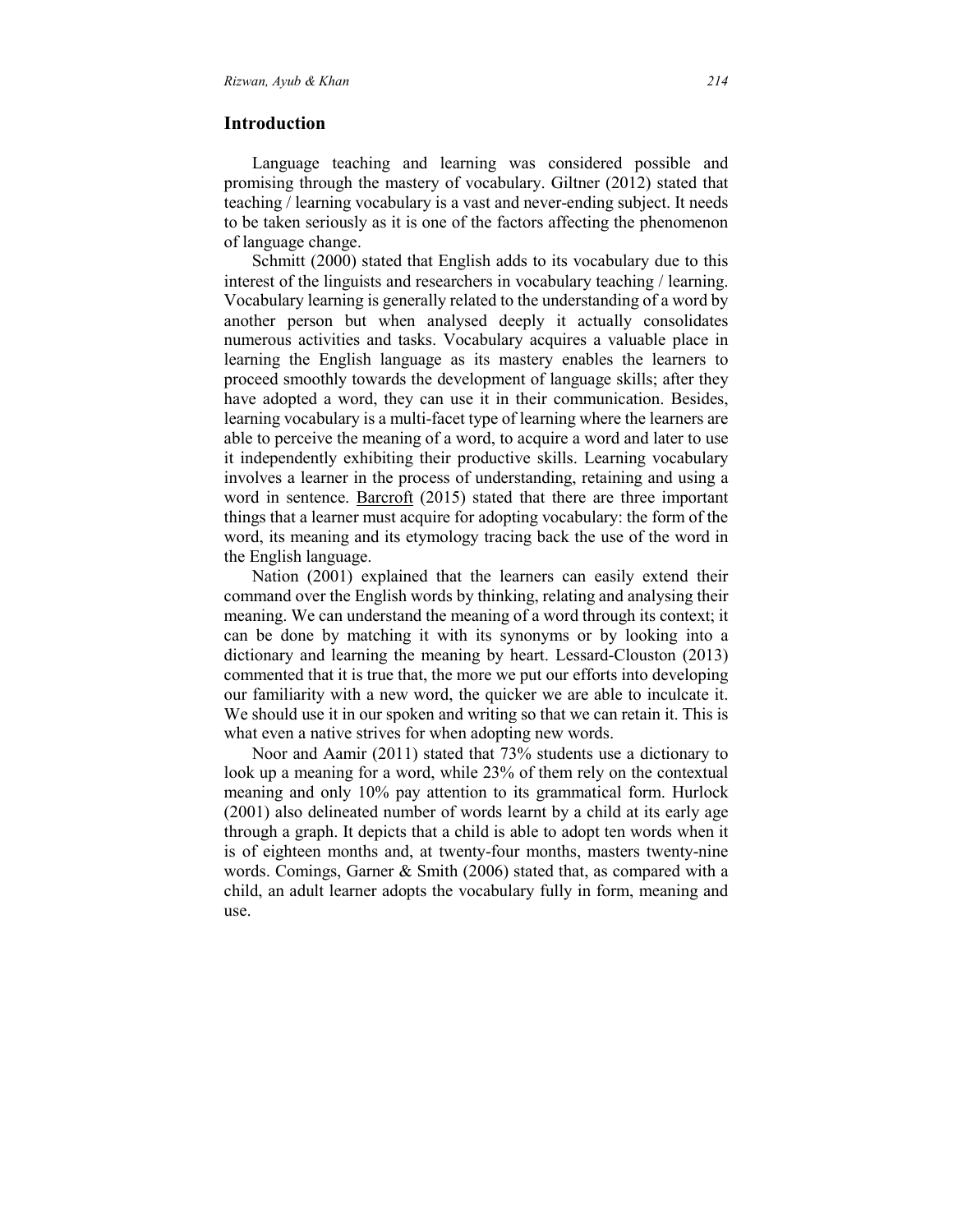IWB are electronic white boards that can be used for different purposes (Al-Saleem, 2013). International studies such as (Read, 2001; Solvie, 2004; Cogill, 2003; Gillen et al., 2007; Hennessy and Warwick, 2010) examine how the development of technological innovations are making their way into classrooms which promotes collaboration among individuals, in particular the use of IWBs. The IWB is a pedagogical tool which promotes creative teaching, facilitates discussion and motivates students in absorbing information for learning (Smith, Higgins, Wall, & Miller, 2005; Onal, & Demir, 2017). It helps teachers to accommodate a different style of learning by touching icons and using a menu on a bar which shows notes and allows learning material to be presented on the board. It works with projector and computers. Its large touch display enhances students' interest. Any image on the whiteboard may be operated by pen or fingers directly. It provides an interactive presentation platform for the presentation of information and to inform pedagogic strategies. IWBs have been found to offer innovative and powerful support for language acquisition in foreign language classrooms (Al-Saleem, 2013; Glover, Miller, Doughs & Door, 2007).

Moss, Jewitt, Levaaic, and Armstrong (2007), in an English study, found that IWBs affect learning in several ways, including raising the level of student engagement in a classroom, motivating students and promoting enthusiasm for learning. IWBs support different learning styles, including catering for students with hearing and visual impairments. A second English study by Cooper and Brna (2003) reported that students get good opportunities for learning assisted in part by the large screen. Kennewell and Morgan (2003), in an Australian study, stated that IWBs improve standards of the classroom and increase motivation of students. It creates greater attention and enthusiasm to participate and respond. An American study by Johnson (2004) investigated how an IWB can make learning more enjoyable and interesting, supported by Reardon (2002), who concluded that the IWB can entice students to learn. Latham (2002), in an English study, concluded that the use of IWB can play an effective role in the implementation of curriculum and, as shown in some of the other studies cited, enhance the interest of pupils.

## **Objective of the Study**

The objective of the study was to determine the effects of using an IWB on the achievements of higher secondary students in teaching and learning English language vocabulary.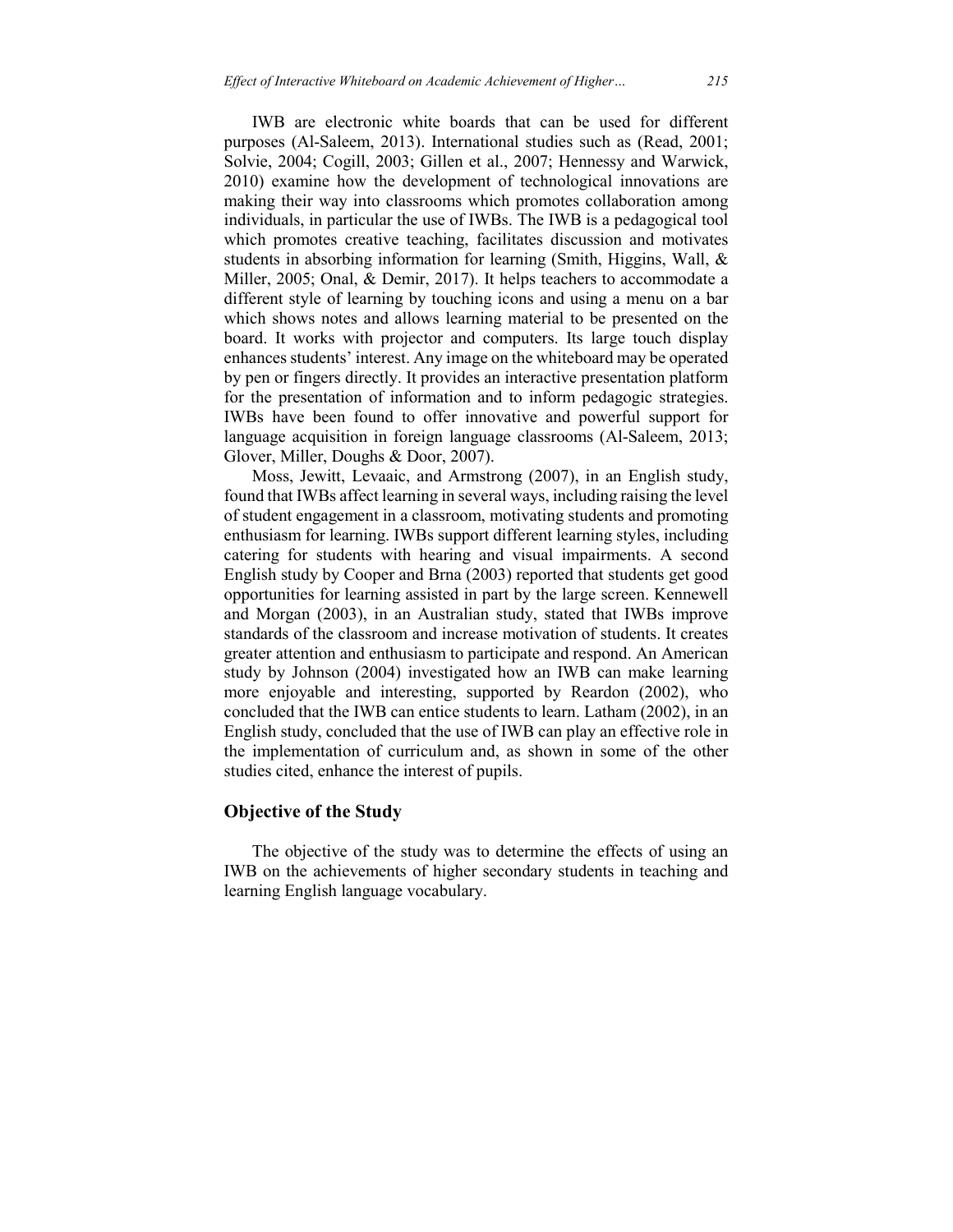## **Research Hypothesis**

For the achievement of objective, the following hypothesis were taken.

- **H1** There is a significant difference in the achievement of students taught through traditional whiteboard (TWB) and interactive whiteboard (IWB) in teaching English Language vocabulary at higher secondary level.
- **H2** There is no significant difference in the achievement of students taught through TWB and IWB in teaching English Language vocabulary at higher secondary level.

## **Methodology of the Study**

#### **Research Design**

The study involved two groups (experimental and control) in pre-test post-test experimental research design. The experimental group was treated with IWB use and the control group was treated with TWB use with same unit of textbook. Both groups were taught through three vocabulary teaching strategies such as Concept Definition Map, Context Clues and Verbal and Visual Association.

# **Population**

The population of study constituted Govt. Higher Secondary School (GHSS) No.1 Haripur with Interactive Whiteboard facility. Grade  $12<sup>th</sup>$ students of age range from 17 to 18 years, were selected.

## **Sample**

Purposive sampling technique was used for the study. GHSS, No.1 Haripur was the sample of the study because it had a required strength of students needed for study and facility to use IWBs. Students of 40 in each group were placed into two equivalent A and B groups on the basis of their scores in pre-test through random assignment. Group A treated as control and B as experimental group. Both were further divided as high achievers (above 33%) and low achievers (below 33%) on the basis of their mean score in pre-test. Students were taught by the same teacher because of nonavailability of same calliper teacher.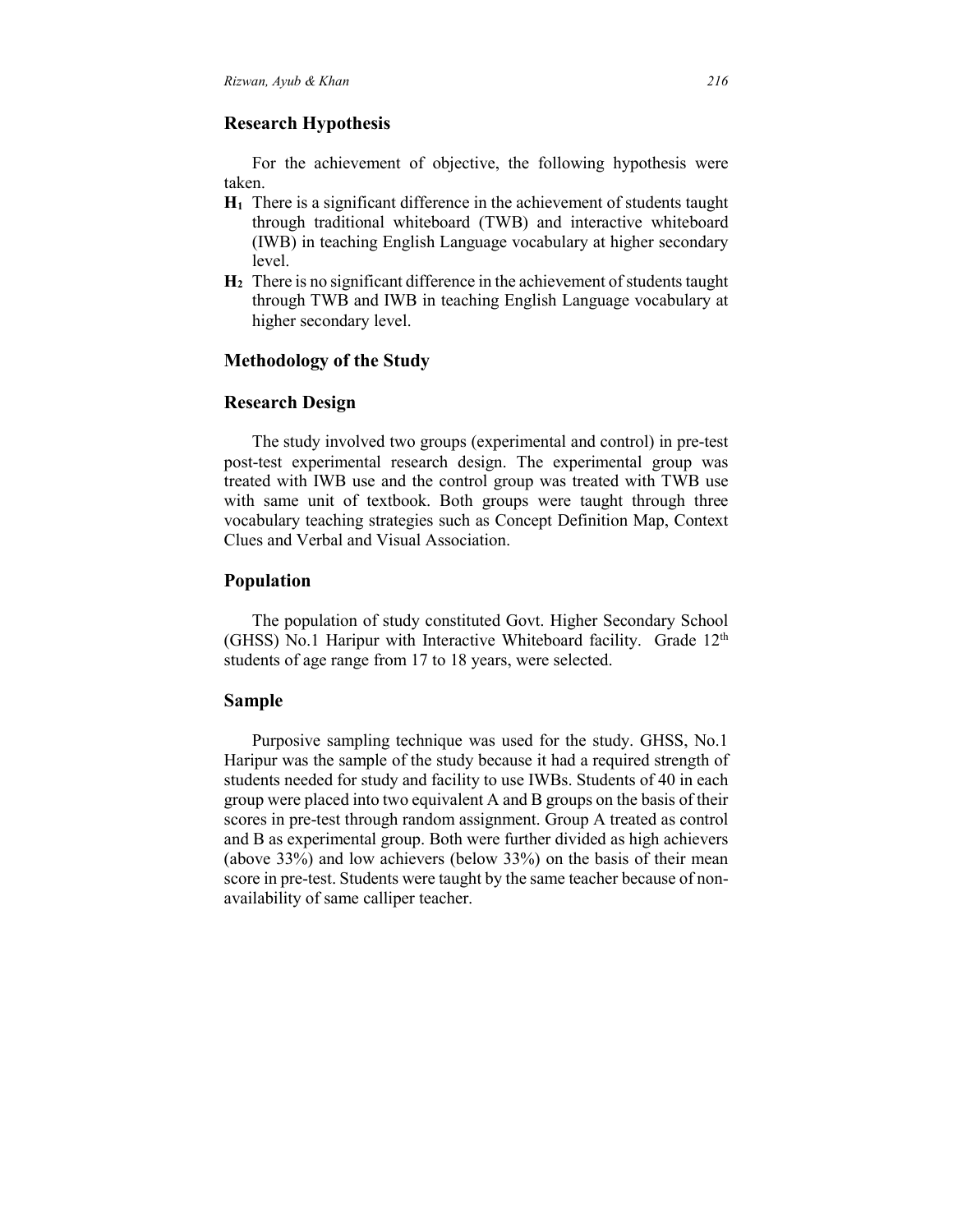Vocabulary enhancement strategies such as concept definition maps, context clues and Verbal and Visual Word Association, were selected for the vocabulary teaching for both experimental and control groups. Three units of 2nd year English textbook of Khyber Pakhtunkhwa were selected for the study. In each unit there are two lessons such as Unit 3 Battle of Uhud, Lingkuan Gorge, Unit 4 Determination, The Man Who Planted Trees and Unit 5 Technology and Society of the Future, Gender Inequality is Detrimental to Society.

## **Research Instrument**

In this pre-test post-test research design, IWB was considered as independent variable, whereas the dependent variable was student learning.

#### **Test Construction**

The test consists of hundred multiple choice questions based on the three selected units of the English Textbook for  $12<sup>th</sup>$  class which were made by teacher. Those were divided into three sections. Section A and B consist of 35 items each while section C of only 30 test items. In section A of the test, students were asked to fill in the blanks with correct words. In section B, they had to choose the word with the correct spelling. In section C, students had to select the appropriate meaning of a word indicated in bold. The researcher developed fifty (50) items of each section i.e. Section A, B and C included in the test. All the items were tested on the students of the 12<sup>th</sup> grade class of Govt. Higher Secondary School Sarai Saleh Haripur, other than the students selected for experiment and piloting. 50 items were rejected by analysing difficulty and discrimination level of each item from 0.25 to 0.7. After determining the difficulty level of each test item, only hundred (100) out of one hundred and fifty (150) items selected, 35 for section A and B each and 30 for section C.

Table 1

| S.No. | <b>Test Designing</b>                       | No.<br>test<br>items |
|-------|---------------------------------------------|----------------------|
|       | Fill in the blanks                          | 35                   |
|       | Choose the word with correct spellings      | 35                   |
|       | Select the appropriate meaning of the words | 30                   |
|       | Total                                       | 100                  |

*Category and distribution of marks of English Test*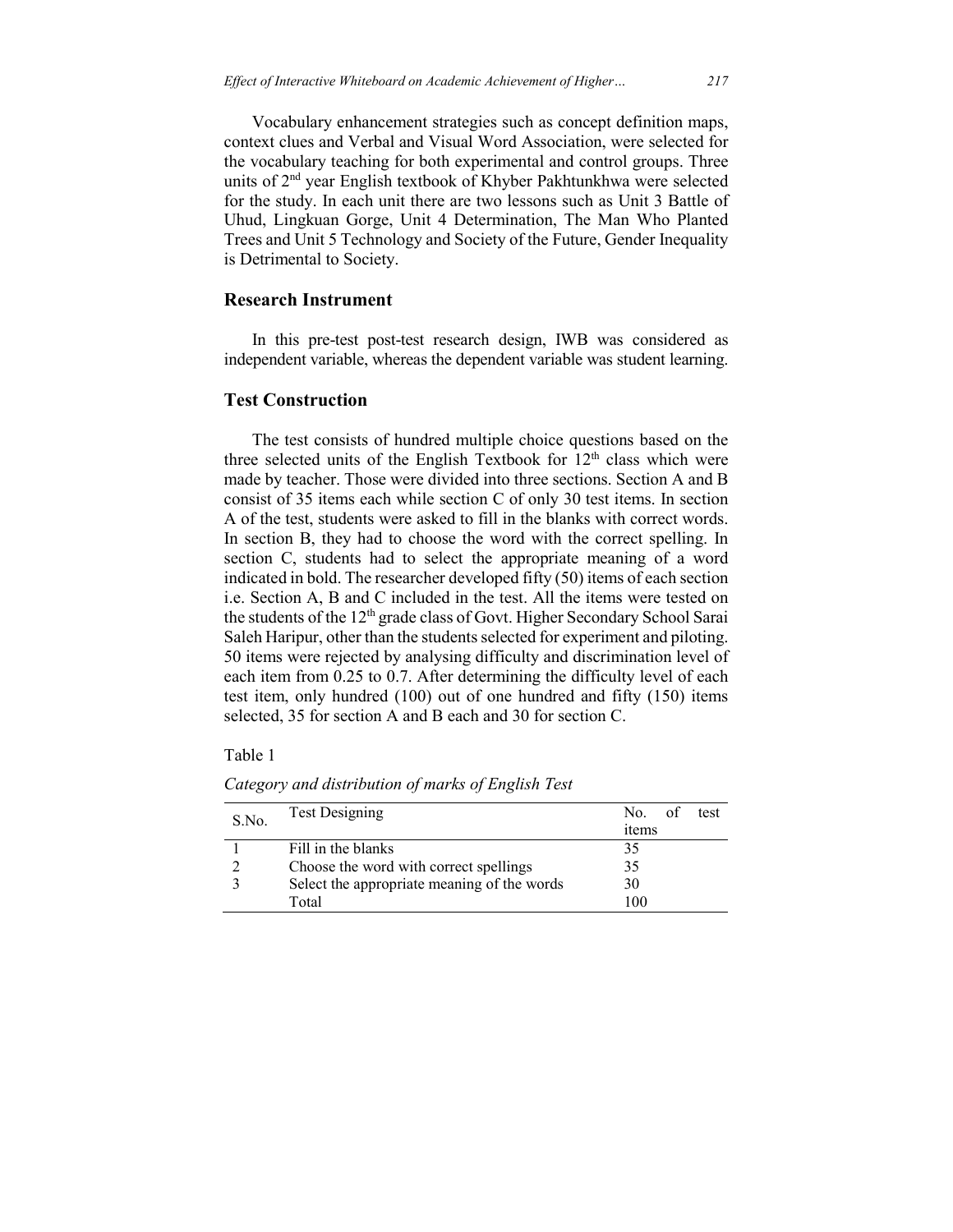#### **Data Collection**

Data was collected through a teacher-made test at two different points. The pre-test was used to make the sample into two groups control and experimental group. When the treatment was over, after a 4-weeks teaching period, the post-test was administered (using the same 100 item pre-test instrument). The change from pre- to post-test scores were used to determine the effects of IWB compared to TWB on the achievements of students.

The treatment involved the following activities:

**Activity I:** Words and contrast - Teacher showed the picture to students on the IWB and asked them to guess the appropriate coloured words.

**Activity II:** Word and Match – showed the certain images and words on IWB; and assigned task to students to match the words with images.

**Activity III:** Word definition – asked the students to give definition of coloured words from paragraph on IWB.

These three activities lasted for 9 days each i.e. 1.5 weeks' time distribution spread over for one month. The control group was given the treatment through the use of TWB using the same content.

#### **Data Analysis**

The collected data by achievement tests (pre-test and post-test) was tabulated, analysed and interpreted. The collected data was analysed by mean score frequencies and t- test analysis by using computer software MS-Excel and SPSS.

## **Findings**

Table 2

*Academic Achievement of Students before treatment (Pre-test)*

| Group                            | N  | M | SD.              | <b>SE</b><br>Mean |          | D    | Effect<br><b>Size</b> |
|----------------------------------|----|---|------------------|-------------------|----------|------|-----------------------|
| Experimental 40 41.50 11.49 1.82 |    |   |                  |                   | $0.177*$ | 0.86 | 0.098                 |
| Control                          | 40 |   | 41.10 11.30 1.79 |                   |          |      |                       |

\*Not significant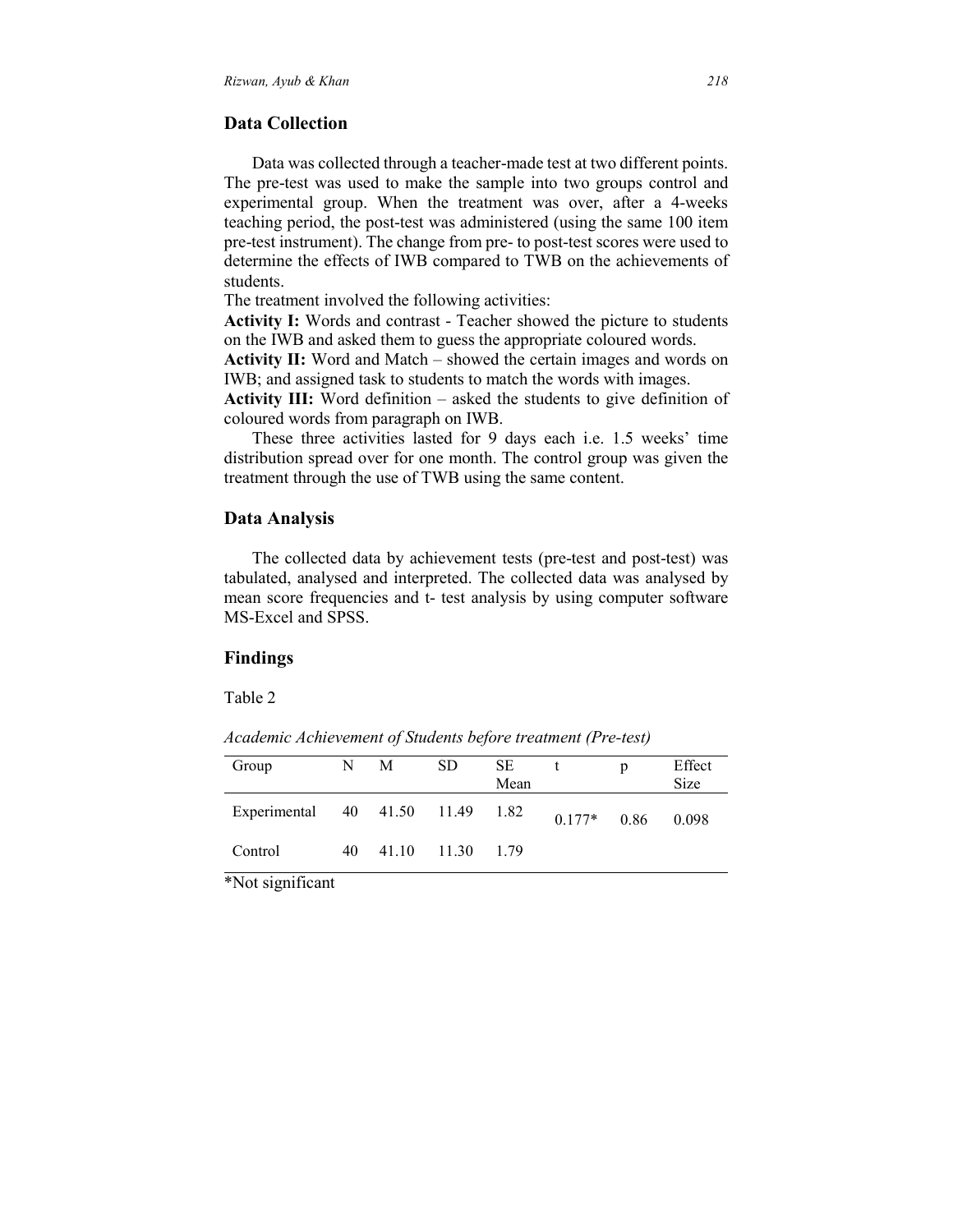Table 2 reflects the details of students of both experimental (N=40),  $(M=41.50)$ ,  $(SD=11.49)$  and  $(SE=1.82)$  and control  $(N=40)$ ,  $(M=41.10)$ , (SD=11.30) and (SE=1.79) groups with value of  $t=0.177$  and  $p=0.86$ . Although the attainment was slightly higher in terms of the mean for the experimental group, there was a higher variance and the effect size 0.098 calculated as a result of the difference of English vocabulary achievement scores between experimental and control groups was concluded not to be statistically significant (as  $p > 0.05$ ).

#### Table 3

| Group        | N  | M             | <b>SD</b> | <b>SE</b><br>Mean |        | р     | Effect<br>Size |
|--------------|----|---------------|-----------|-------------------|--------|-------|----------------|
| Experimental |    | 40 74.70 8.96 |           | 1.41              |        |       |                |
| Control      | 40 | 59.57 13.24   |           | 2.09              | 5.984* | 0.000 | 0.56           |

*Academic Achievement of Students after treatment (Post-test)*

\*significant

Table 03 provides the details of students of both experimental (N=40),  $(M=74.70)$ ,  $(SD=8.96)$  and  $(SE=1.41)$  and control  $(N=40)$ ,  $(M=59.57)$ ,  $(SD=13.24)$  and  $(SE=2.09)$  groups with value of  $t=5.984*$  and  $p=0.000$ . The difference of English vocabulary (contextual meaning, spelling and words meaning) achievement scores of experimental and control groups was statistically significant (as  $p < 0.05$ ). The effect size of 0.56 on attainment for the experimental group was therefore significant.

#### Table 04

| Difference of Experimental groups before and after treatment |  |  |  |
|--------------------------------------------------------------|--|--|--|
|                                                              |  |  |  |

| Group                       | N  | M     | SD   | SЕ   |          | p     | Effect      |
|-----------------------------|----|-------|------|------|----------|-------|-------------|
|                             |    |       |      | Mean |          |       | <b>Size</b> |
| Experimental<br>(pre-test)  | 40 | 41.50 | 1149 | 182  |          |       |             |
| Experimental<br>(post-test) | 40 | 74.70 | 896  | 179  | $14.43*$ | 0.000 | 3.29        |
| *significant                |    |       |      |      |          |       |             |

Table 04 depicts the students' details of experimental (pre-test)  $(N=40)$ ,  $(M=41.50)$ ,  $(SD=11.49)$  and  $(SE=1.82)$  and experimental (posttest) (N-40), (M=74.70), (SD=8.96) and (SE=1.79) groups with value of  $t=14.43*$  and  $p=0.000$ . The difference of English vocabulary achievement (contextual meaning, spelling and words meaning) of both pre and post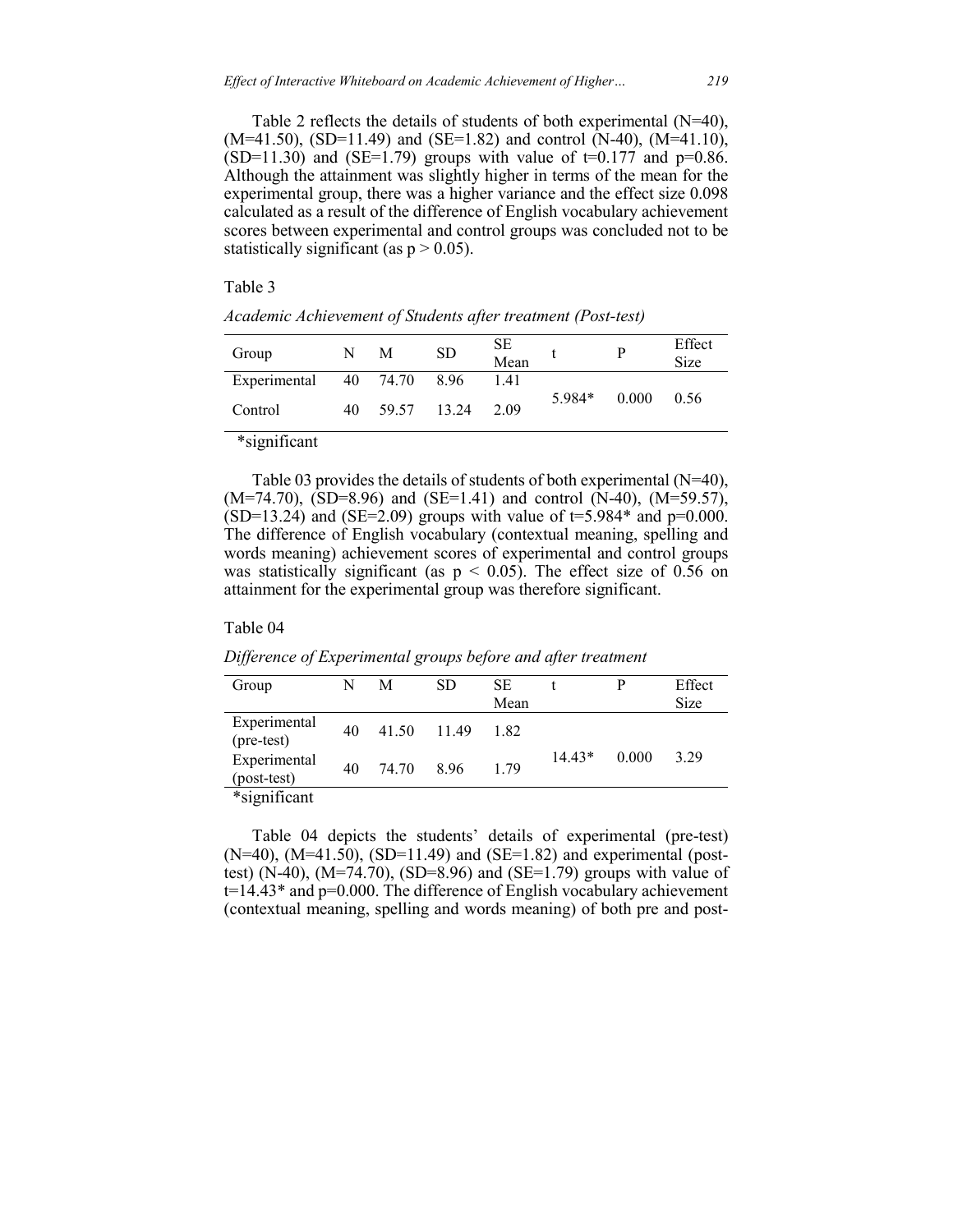experimental scores is statistically significant (as  $p < 0.05$ ). The effect size of 3.29 represents the effect of the IWB on the experimental group's academic achievement.

Table 05

| Group                        | N  | M     | SD    | SЕ<br>Mean |         | p     | Effect<br>Size |
|------------------------------|----|-------|-------|------------|---------|-------|----------------|
| Control<br>$(pre-$<br>test)  | 40 | 41.10 | 11.30 | 1.79       | $6713*$ | 0.000 | 1.50           |
| Control<br>$-post-$<br>test) | 40 | 59.57 | 13.24 | 2.09       |         |       |                |

*Difference of Control groups before and after treatment*

\*significant

Table 05 displays that both control (pre-test) (N=40), (M=41.10),  $(SD=11.30)$  and  $(SE=1.79)$  and control (post-test)  $(N=40)$ ,  $(M=59.57)$ ,  $(SD=13.24)$  and  $(SE=2.09)$  groups with value of t=6.713<sup>\*</sup> and p=0.000. The difference of English vocabulary (contextual meaning, spelling and words meaning) achievement scores of pre and post-control scores was therefore also statistically significant (as  $p \le 0.05$ ). However, the effect size of 1.50 reflecting the use of the TWB, means that the control group recorded a lower effect on their academic achievement than that for the IWB.

This data shows that the treatment, relevant to formal and lexical aspects of English Language learning at higher secondary level, was significant in terms of academic attainment in the tests as, if Table 3 is compared with Table 2, it can be seen that the experimental group performed statistically better than the control group (P value 0.000). There was shown to be a significant difference in the achievement of students taught with IWB compared with the TWB in. If Table 4 is compared with Table 5, an effect size of 3.29 (after IWB use) compared with 1.50 (after TWB use).

## **Discussion and Conclusion**

On the basis of these findings, it was found that as the whole the students taught through the IWB out-performed those taught through the TWB. Thus, the use of Interactive Whiteboard in the teaching of English can be recommended as likely to be more effective for teaching English language, in terms of the formal and lexical aspects of English language learning at higher secondary level tested in this study.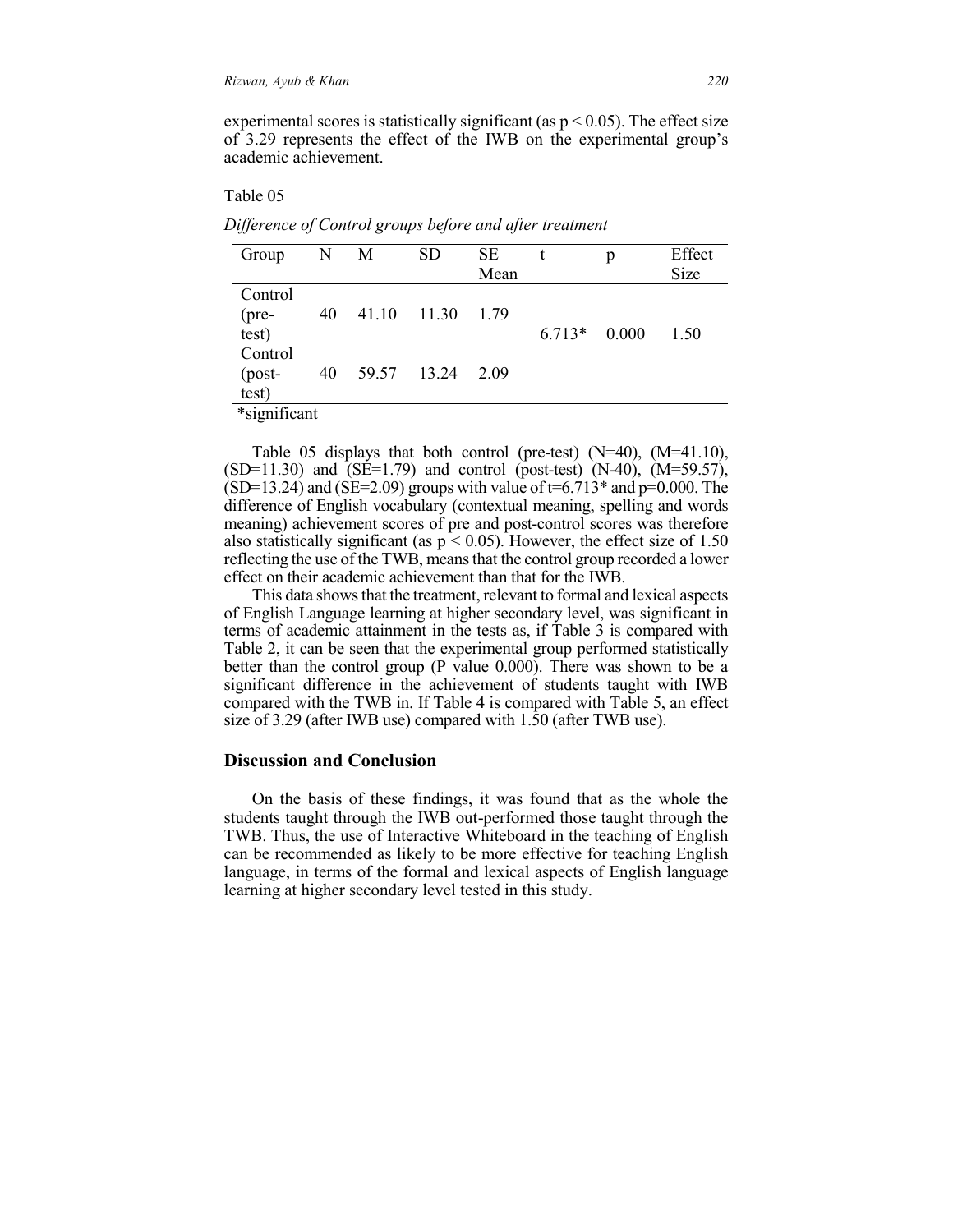The hypothesis, there is a difference between academic achievement of students taught through simple whiteboard and taught through interactive whiteboard in formal and lexical aspects of English Language learning at higher secondary level, was accepted. The experiment proved that the use of interactive whiteboard had a significant effect on the achievement of students in the teaching of English vocabulary. The results were found consistent with Solvie (2004) and Read (2001), whose studies supported that the IWB offers innovative support for language acquisition. British Educational Communication and Technology Agency (2003) also supported the evidence that Interactive Whiteboard improve the results of students. On the other hand, Onal, and Demir, (2017) supported their results that Interactive Whiteboard positively affected students' attitude and learning.

#### **Limitations of the Study**

In the absence of any standardized English test for class  $2<sup>nd</sup>$  year, teacher made test and motivational scale which were used for assessment of students' performance and motivation. IWB was first time used by the research as slides of the lesson plan were prepared by the researcher with reference to English subject. When experiment was conducted, few science teachers intervene the experiment as they want to learn as how slides were prepared and used for teaching the content. Extraneous variable may affect the result of the study as students of other classes were also interested to enter in the class as it was a new concept of learning in the college. For understanding and use of colloquial and idiomatic expression, synonym for the purpose of irony and satire was ignored in the study.

#### **Recommendations of the Study**

In the light of conclusion, some recommendations have been made. It is recommended that English teachers at Higher Secondary level may be adopted the IWB for teaching vocabulary effectively. It is recommended that English language may be effectively learned by word and contrast, word and match and word definition activities with IWB. It is suggested that schools may be provided with IWB, multimedia and language lab facility to increase the potential for the teaching learning process to be more effective and fruitful in terms of student attainment. Workshops and refresher courses may be arranged by the district educational office to equip the English language teacher with the formal and lexical aspect of language learning on standard 1 (Pronunciation) standard 3 (grammar and structure). It is recommended that further studies on IWB may be conducted to use on the use: dictionary; colloquial idiomatic expression; irony; satire; interpersonal academic and workplace situation such as figurative and technical vocabulary.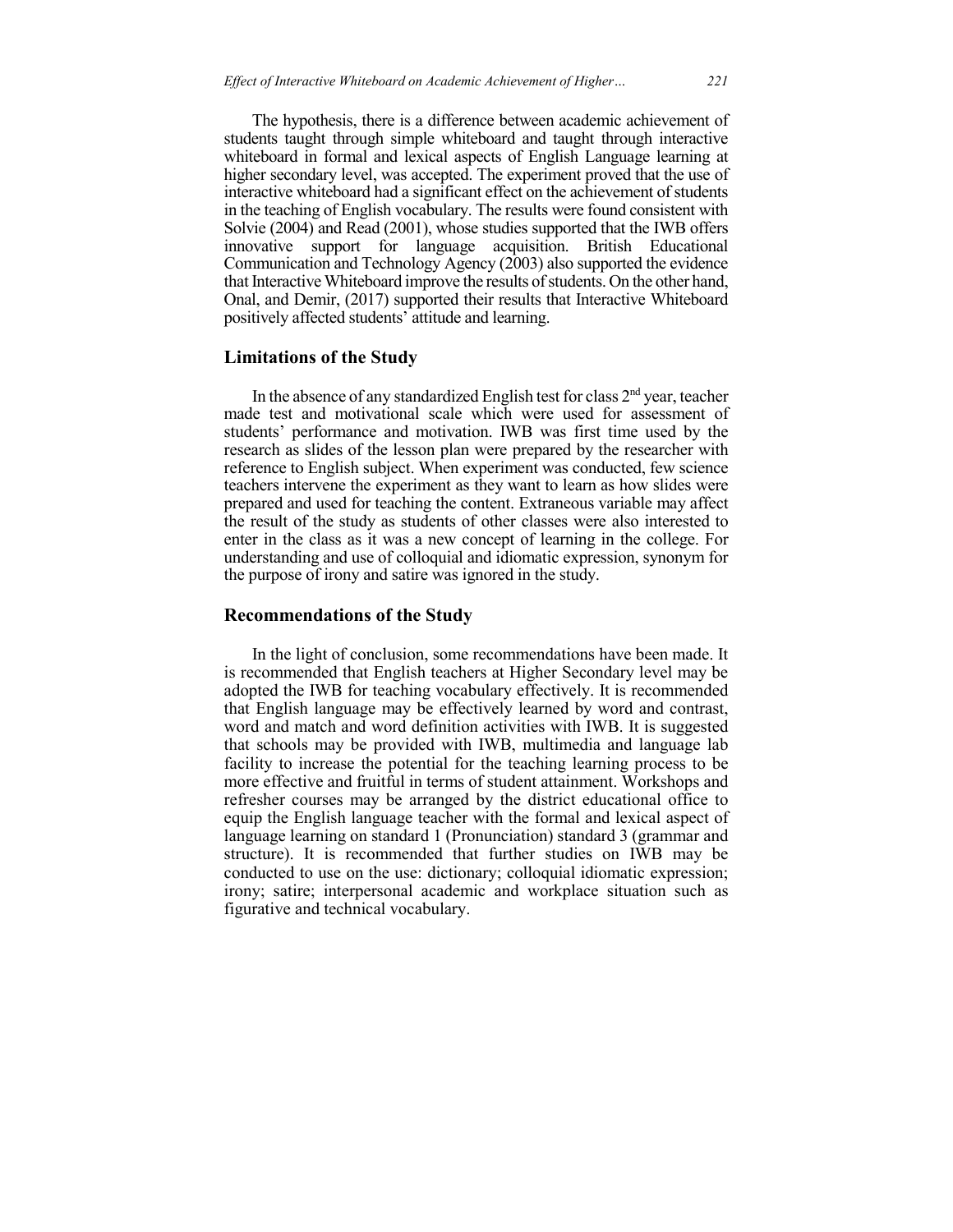#### References

- Al-Saleem, B. I. A, (2013). The interactive whiteboard in English as a foreign language (EFL) classroom, *European Scientific Journal, 8*(3), 1857 –7881
- Barcroft, J. (2015). *Vocabulary in language teaching*. New York: Routledge.
- British Educational Communication and Technology Agency (2003). What the research says about interactive whiteboard? Millburn Hill Road, Science Park, Coventry. UK: ICT Research.
- Cogill, J. (2002). *How Is the Interactive Whiteboard Being used in Primary School and how does this affect teachers and teaching?* (Doctoral Thesis) Kings College, University of London.
- Comings, J., Garner, B., & Smith, C. (Eds.). (2006). *Review of Adult Learning and Literacy: Connecting Research, Policy, and Practice: A Project of the National Center for the Study of Adult Learning and Literacy*. (Vol. 4)*,* Mahwah, NJ: Lawrence Erlbaum Associates.
- Cooper, B., & Brna, P. (2003). *The significance of affective issues in successful learning with ICT for year one and two pupils and their teachers*, Paper presented at The British Educational Research Association, Heriot-Watt University Edinburgh, UK.
- Gillen, J., Kleine Staarman, J., Littleton, K., Mercer, N., & Twiner, A. (2007). A "learning revolution"? Investigating pedagogic practice around interactive whiteboards in British primary schools. *Learning, Media and Technology*, *32*(3), 243–256.
- Giltner, L. (2012). Researching and analysing vocabulary. *TESL Canada Journal, 30*(1),1355*.* Retrieved from http://teslcanadajournal.ca/ index.php/tesl/article/view/1135/954
- Glover, D. Miller, D., Averis, D. and Door, V. (2007) The evolution of an effective pedagogy for teachers using the interactive whiteboard in mathematics and modern languages: an empirical analysis from the secondary sector, *Learning, Media and Technology*, 32:1, 5-20, DOI: 10.1080/17439880601141146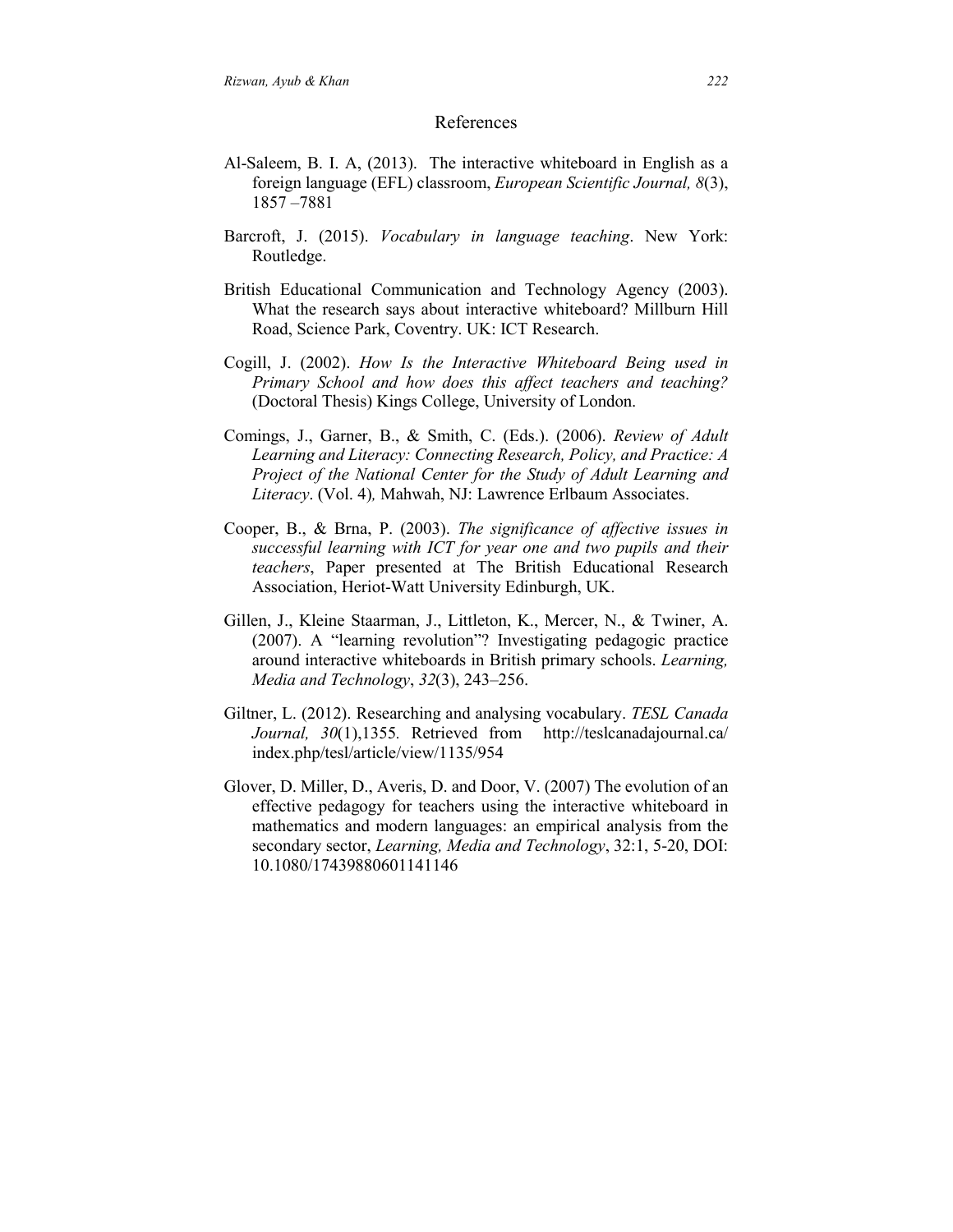- Johnson, N. (2004). *Large Screen Computers vs. Electronic Whiteboards When Teaching Online Card Catalog Skills: Is one technology better than the other?* Wichita State University, USA.
- Kennewell, S., & Morgan, A. (2003, July). Student teachers' experiences and attitudes towards using interactive whiteboards in the teaching and learning of young children. In *Proceedings of the international federation for information processing working group 3.5 open conference on Young children and learning technologies-Volume 34* (pp. 65-69). Australian Computer Society, Inc.
- Latham, (2002). *Teaching and Learning Primary Mathematics: the Impact of Interactive Whiteboards.* http://www.beam.co.uk/pdfs/RES03.pdf. North Islington Education Action Zone
- Lessard-Clouston, M. (2013). Word Lists for vocabulary learning and teaching. *CATESOL Journal, 24*(1), 287-304.
- Moss, G., Jewitt, C., Levaaic, R., & Armstrong, V. (2007). *The Interactive Whiteboard Pedagogy & pupils performance evaluation: an evaluation of the school whiteboard Expansion (SWE) project: London challenges (Report No 816):* Institute of Education*. London* Retrieved from http://webarchive.nationalarchives.gov.uk/ 20130401151715/https://www.educati.
- Nation, I. S. (2001). *Learning Vocabulary in Another Language*. Victoria University of Wellington: Cambridge University Press.
- Noor, M. N., & Amir, Z. (2009). Exploring the vocabulary learning strategies of EFL learners. *Language and Culture: Creating and Fostering Global Communities. 7th International Conference by the School of Studies and Linguistics Faculty of Social Sciences and Humanities*, 313-327.
- Onal, N., & Demir, C. G. (2017). The use of the interactive whiteboard in mathematics and mathematics lessons from the perspective of Turkish middle school students. *International Journal of Higher Education, 6*(3), 195-208
- Reardon, T. (2002). Interactive Whiteboards in School: Effective Uses. *Media & Methods, 38*(7), 12-12.